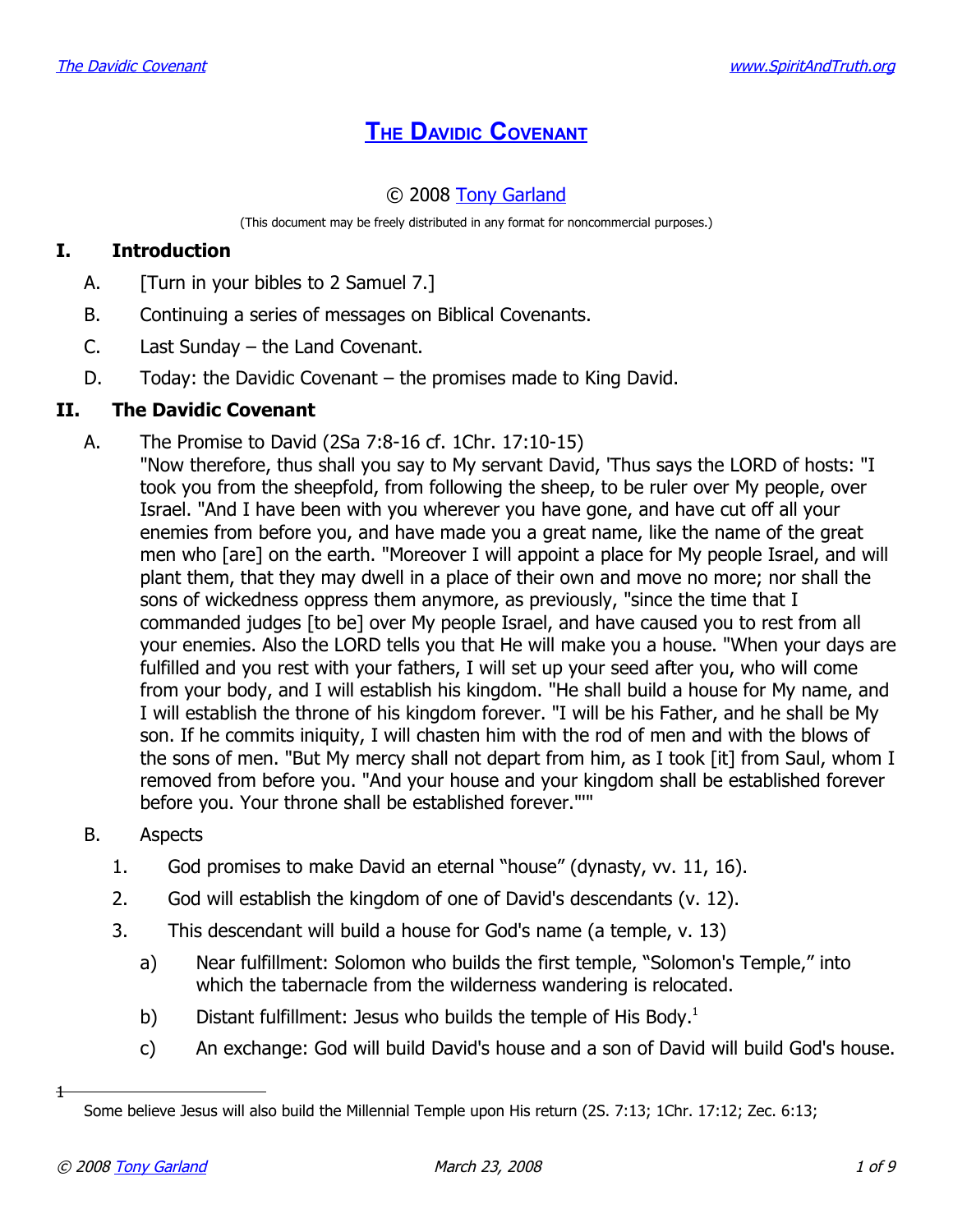- 4. The descendant's throne will be eternal (vv. 13, 16).
- 5. Disobedience will bring chastening, but cannot nullify the promise (vv. 14-15).
- C. Unconditional covenant with conditional occupation of the throne.
	- 1. Similar to the Land Covenanted
		- a) The covenant itself is unconditional concerning the eternal house, throne, and kingdom.
		- b) Having a ruler actively sitting upon David's throne is conditioned upon the obedience of the nation.
	- 2. Conditional occupation of the throne.
		- a) The Davidic throne and rule is connected with Israel being in the Promised Land which is itself conditioned on obedience to God (2S. 7:10).
		- b) Among David's last words to Solomon (1Ki 2:1-4) Now the days of David drew near that he should die, and he charged Solomon his son, saying: "I go the way of all the earth; be strong, therefore, and prove yourself a man. "And keep the charge of the LORD your God: to walk in His ways, to keep His statutes, His commandments, His judgments, and His testimonies, as it is written in the Law of Moses, that you may prosper in all that you do and wherever you turn; "that the LORD may fulfill His word which He spoke concerning me, saying, 'If your sons take heed to their way, to walk before Me in truth with all their heart and with all their soul,' He said, 'you shall not lack a man on the throne of Israel.'
		- c) God appears to Solomon by night (2Ch 7:17-22) "As for you, if you walk before Me as your father David walked, and do according to all that I have commanded you, and if you keep My statutes and My judgments, "then I will establish the throne of your kingdom, as I covenanted with David your father, saying, 'You shall not fail [to have] a man as ruler in Israel.' "But if you turn away and forsake My statutes and My commandments which I have set before you, and go and serve other gods, and worship them, "then I will uproot them from My land which I have given them; and this house which I have sanctified for My name I will cast out of My sight, and will make it a proverb and a byword among all peoples. "And [as for] this house, which is exalted, everyone who passes by it will be astonished and say, 'Why has the LORD done thus to this land and this house?' "Then they will answer, 'Because they forsook the LORD God of their fathers, who brought them out of the land of Egypt, and embraced other gods, and worshiped them and served them; therefore He has brought all this calamity on them.'"
			- (1) Once again: the rule of the Davidic throne is tied to being in the Promised Land in obedience.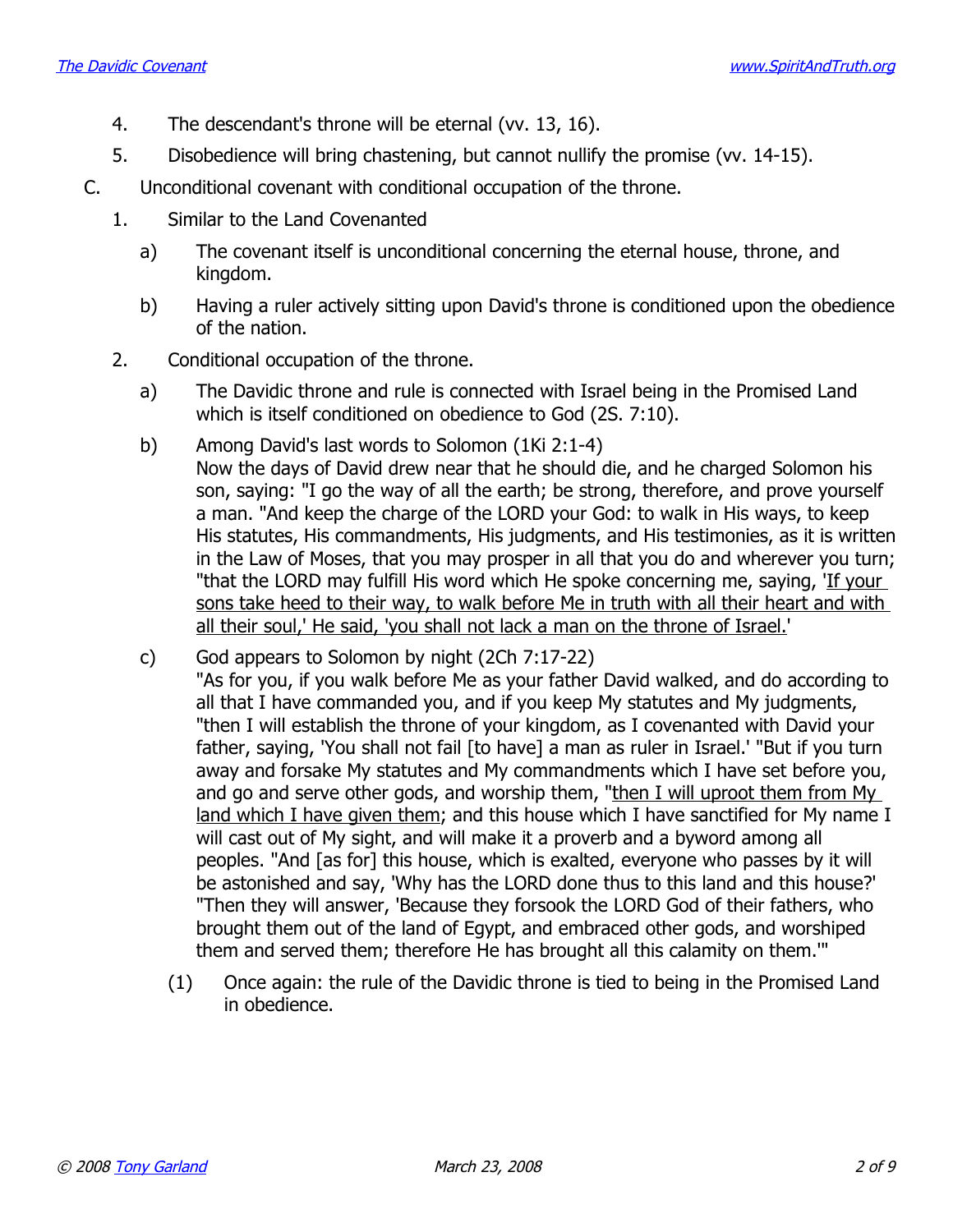d) In the Psalms (Ps 132:11-12)

The LORD has sworn [in] truth to David; He will not turn from it: "I will set upon your throne the fruit of your body. If your sons will keep My covenant And My testimony which I shall teach them, Their sons also shall sit upon your throne forevermore."

- e) Disobedience This is one reason why the ultimate Davidic King, Jesus Christ, is not yet ruling on the throne of David – Israel continues in disobedience.
- 3. Unconditional nature of the house, throne, and kingdom.
	- a) Promises are based on the unconditional Abrahamic Covenant (Gen. 12:2). I will make you a great nation; I will bless you And make your name great; And you shall be a blessing.
		- (1) Although kings and nations would come from Abraham, a specific nation is in view: Israel – through whom the promised Davidic ruler would come.
		- (2) Line of descent from Abraham becomes more and more specific and matches the "line of promise."
			- (a) Abraham  $\rightarrow$  Isaac  $\rightarrow$  Jacob  $\rightarrow$  Judah  $\rightarrow$  ...  $\rightarrow$  David
	- b) Not abolished by periods of disobedience.
		- (1) Personal failure of David (2Sa 23:1-5) Now these [are] the last words of David. [Thus] says David the son of Jesse; [Thus] says the man raised up on high, The anointed of the God of Jacob, And the sweet psalmist of Israel: "The Spirit of the LORD spoke by me, And His word [was] on my tongue. The God of Israel said, The Rock of Israel spoke to me: 'He who rules over men [must be] just, Ruling in the fear of God. And [he shall be] like the light of the morning [when] the sun rises, A morning without clouds, [Like] the tender grass [springing] out of the earth, By clear shining after rain.' "Although my house [is] not so with God, Yet He has made with me an everlasting covenant, Ordered in all [things] and secure. For [this is] all my salvation and all [my] desire; Will He not make [it] increase?
		- (2) Evil King Jehoram of Judah (2Ch 21:7 cf. 2Ki. 8:19) Yet the LORD would not destroy the house of David, because of the covenant that He had made with David, and since He had promised to give a lamp to him and to his sons forever.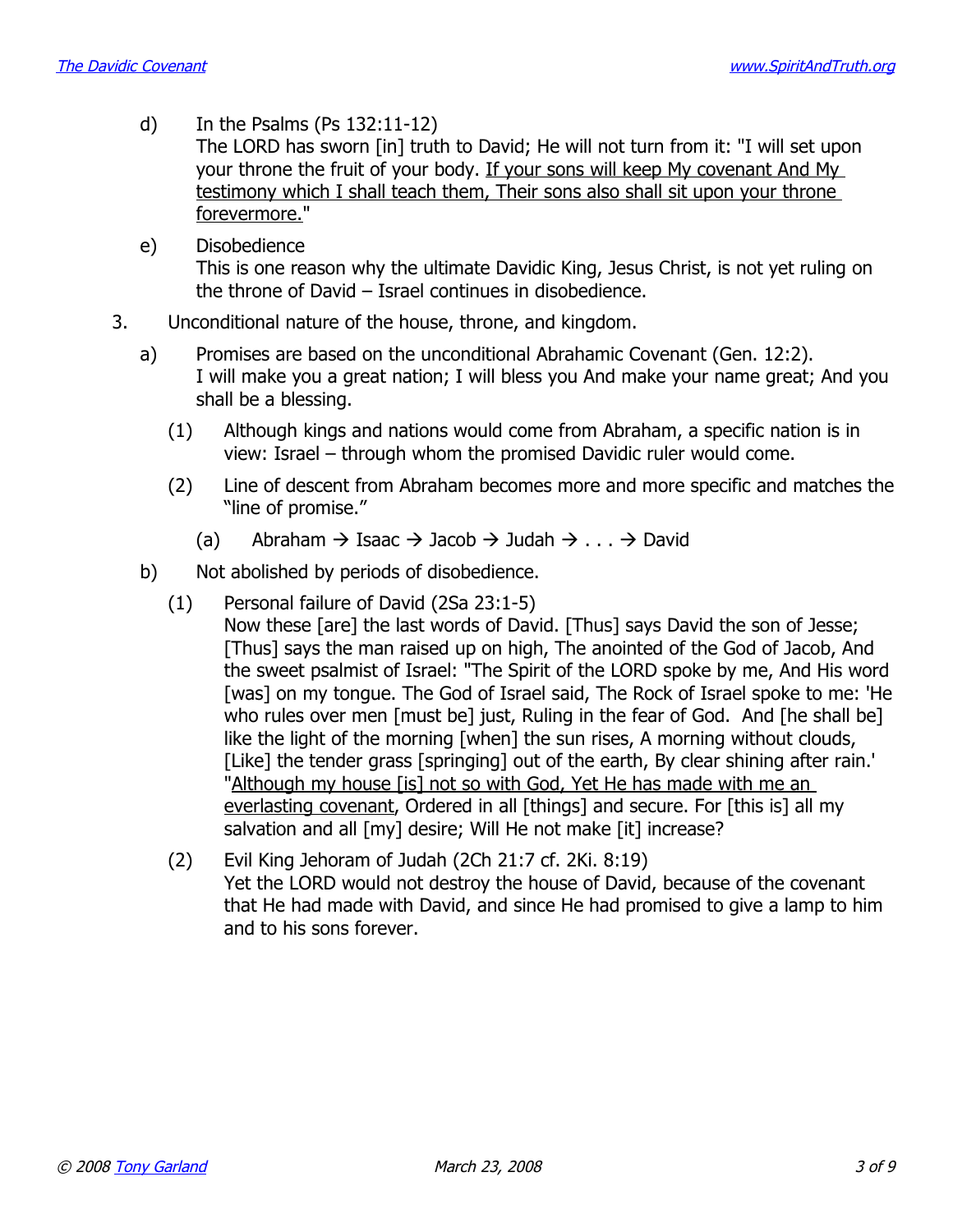- c) Exceptionally strong promises made by God (Ps 89:20-37, NKJV) I have found My servant David; With My holy oil I have anointed him, With whom My hand shall be established; Also My arm shall strengthen him. The enemy shall not outwit him, Nor the son of wickedness afflict him. I will beat down his foes before his face, And plague those who hate him. "But My faithfulness and My mercy [shall be] with him, And in My name his horn shall be exalted. Also I will set his hand over the sea, And his right hand over the rivers. He shall cry to Me, 'You [are] my Father, My God, and the rock of my salvation.' Also I will make him [My] firstborn, The highest of the kings of the earth. My mercy I will keep for him forever, And My covenant shall stand firm with him. His seed also I will make [to endure] forever, And his throne as the days of heaven. "If his sons forsake My law And do not walk in My judgments, If they break My statutes And do not keep My commandments, Then I will punish their transgression with the rod, And their iniquity with stripes. Nevertheless My lovingkindness I will not utterly take from him, Nor allow My faithfulness to fail. My covenant I will not break, Nor alter the word that has gone out of My lips. Once I have sworn by My holiness; I will not lie to David: His seed shall endure forever, And his throne as the sun before Me; It shall be established forever like the moon, Even [like] the faithful witness in the sky." Selah
	- (1) Sign the sun and moon
		- (a) A witness to the promises, like the rainbow (Noahic Covenant), circumcision (Abrahamic Covenant), and sabbath (Mosaic Covenant).
		- (b) Jer 33:20-21

"Thus says the LORD: 'If you can break My covenant with the day and My covenant with the night, so that there will not be day and night in their season, 'then My covenant may also be broken with David My servant, so that he shall not have a son to reign on his throne, . . .

- (c) The sun and moon created for seasons and signs (Gen.  $1:14$ ).
- (d) The nation of Israel will continue so long as the sun and moon remain (Jer. 31:35-37).
	- i) The nation is preserved for the ultimate fulfillment of promised Davidic rule over Israel when restored to the Promised Land.
		- a) Jesus' promise to His disciples (Mt 19:27-28) Then Peter answered and said to Him, "See, we have left all and followed You. Therefore what shall we have?" So Jesus said to them, "Assuredly I say to you, that in the regeneration, when the Son of Man sits on the throne of His glory, you who have followed Me will also sit on twelve thrones, judging the twelve tribes of Israel.

# **III. Fulfillment By Jesus**

A. Son of David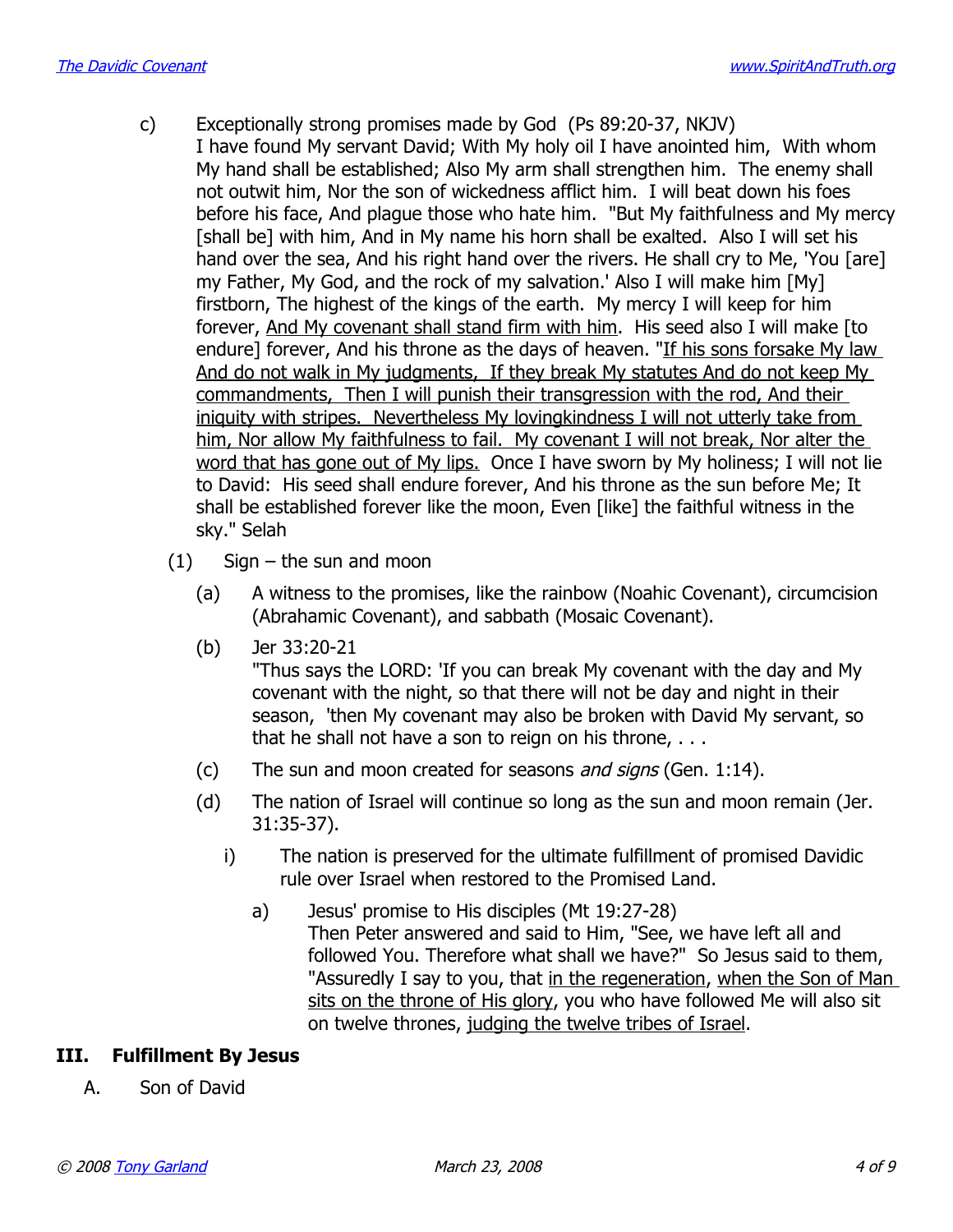- 1. Jesus' Pedigree carefully established by Matthew and Luke
	- a) Both Matthew and Luke attest to Jesus being the son of David.
		- (1) Matthew, focusing on Jesus as King Messiah, gives his line of descent from Abraham (Mtt. 1:1-17).
		- (2) Luke, focusing on Jesus as the Perfect Man, gives his line of descent from Adam (Luke 3:23-31).
		- (3) The two lines are identical from Abraham to David, but then split through two different sons of David.
			- (a) Matthew's line continues through Solomon leading to Joseph, the legal father of Jesus (Mtt. 1:11).
			- (b) Luke's line continues through Nathan leading to Mary, the biological mother of Jesus (Luke 3:31).
		- (4) Jesus is related both legally and biologically to David. The biological relation avoids a blood curse given by God on the line leading from Solomon.
			- (a) Evil king Jehoiakim, also known as Coniah or Jeconiah, cursed prior to the Babylonian captivity such that he would never have a descendant ruling on the throne of David (Jer. [2](#page-4-0)2:[3](#page-4-1)0<sup>2</sup>; Jer. 36:30<sup>3</sup>).
			- (b) The end of the line for Davidic rule in the line of Solomon leading to Joseph, the legal father of Jesus (Mtt. 1:1-11, 11-17).
			- (c) The Davidic line leading to Jesus via His mother, Mary, goes through David's other son Nathan and avoids this curse (Luke 3:23-31).
- 2. Gabriel's announcement to Mary (Lu 1:30-33)

Then the angel said to her, "Do not be afraid, Mary, for you have found favor with God. "And behold, you will conceive in your womb and bring forth a Son, and shall call His name JESUS. "He will be great, and will be called the Son of the Highest; and the Lord God will give Him the throne of His father David. "And He will reign over the house of Jacob forever, and of His kingdom there will be no end."

<sup>2</sup>

<span id="page-4-0"></span>Here ended the race of kings of the house of David, until the King Messiah came; for though there were of his line that were governors of Judah, as Zerubbabel, yet not kings. Moreover, Jeconiah was the last of the house of David in the line of Solomon. Salathiel, of whom was Zerubbabel governor of Judah, was the son of Neri, who descended from 3 Nathan the son of David. -- John Gill, John Gill's Exposition of the Entire Bible.

<span id="page-4-1"></span><sup>[</sup>H]is son Jeconiah reigned but three months, which is reckoned as nothing, and could not be called sitting upon the throne; and, besides, was never confirmed by the king of Babylon, in whose power he was, and by whom he was carried captive; and Zedekiah, who followed, was not his lawful successor, was brother to Jehoiakim, and uncle to Jeconiah, and was set up by the king of Babylon in contempt of the latter; and as for Zerubbabel, he was no king, nor was there any of this family till the Messiah came.-- John Gill, John Gill's Exposition of the Entire Bible.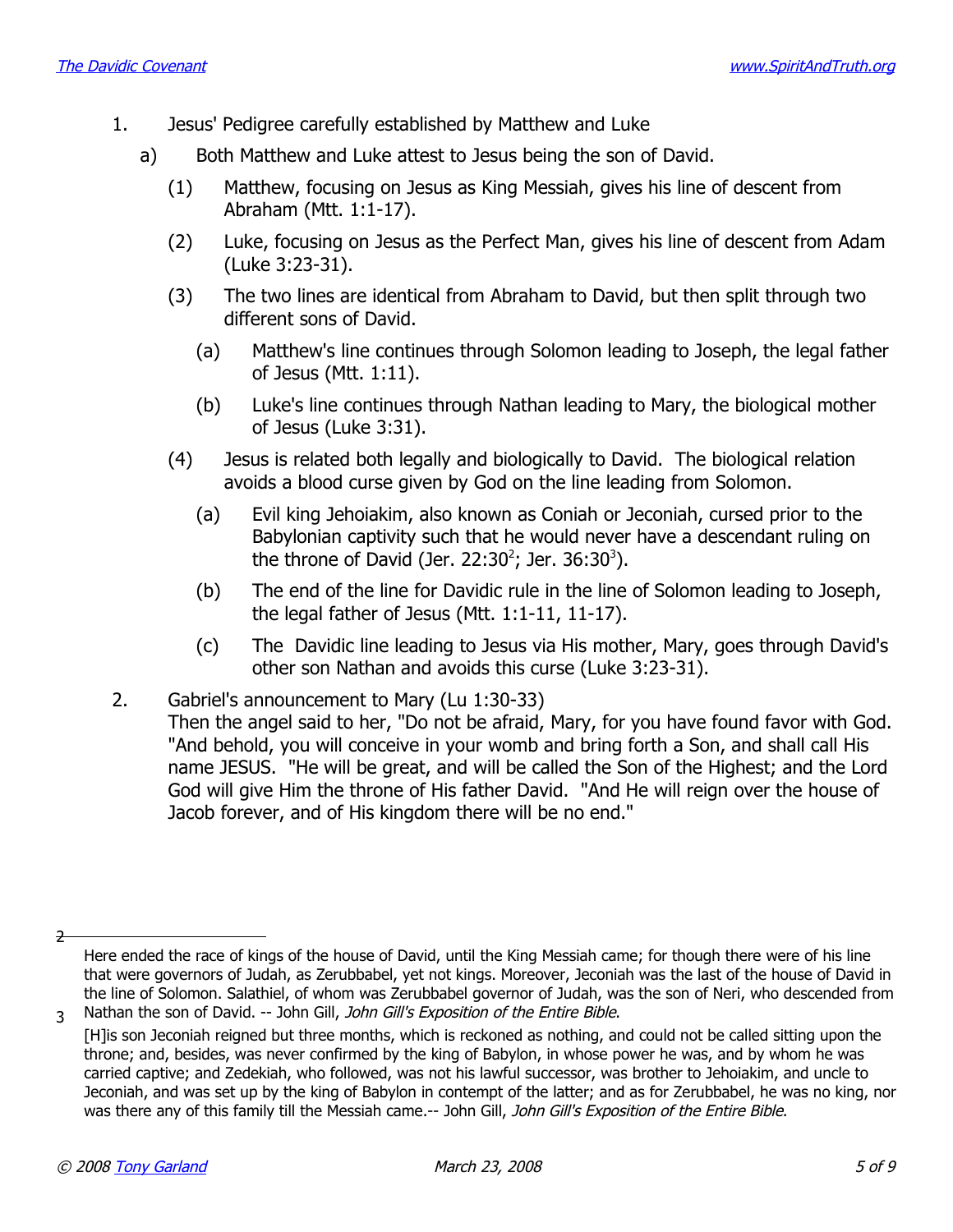- 3. Paul, in his opening remarks to the church of Rome, emphasizes Jesus as the promised Son of David (Rom. 1:1-4) Paul, a bondservant of Jesus Christ, called [to be] an apostle, separated to the gospel of God which He promised before through His prophets in the Holy Scriptures, concerning His Son Jesus Christ our Lord, who was born of the seed of David according to the flesh, [and] declared [to be] the Son of God with power according to the Spirit of holiness, by the resurrection from the dead.
	- a) Paul emphasizes two critical aspects concerning the identity of Jesus.
		- $(1)$  He fulfills the requirement of being the Son of David according to the promises of the Davidic Covenant.
		- (2) He fulfills the requirement of being the Son of God by virtue of His resurrection from the dead.
		- (3) This is the mystery of the incarnation of Jesus: God Who became flesh in the line of David, but also born of a virgin.
		- (4) No other individual in history has this pedigree.
- 4. In closing the Book of Revelation, Jesus refers to Himself as both the "Root and the Offspring of David" (Re 22:16, NKJV).
	- a) The root He existed before His father David. Otherwise, He could not atone for sin and His crucifixion would have been no different than the confused imitators who arrange for their own "staged crucifixion" in the Philippines.<sup>[4](#page-5-0)</sup>
	- b) The offspring He was born as a descendant of David and fulfills the promise of an eternal king in the line of David.

#### **IV. Summary - Relevance Of The Davidic Covenant Today**

- A. World peace will not come through the social and political activity of the church.
	- 1. While Israel remains in disobedience, Jesus will not rule from the throne of David.
		- a) The throne of David is an earthly throne centered in Jerusalem, tied to Israel being in her Promised Land.
		- b) Jesus is presently seated at the right hand of His Father's heavenly throne. He has not yet taken up rule on upon His own throne, the throne of David. $5$

4

http://www.msnbc.msn.com/id/23742032/ 5

<span id="page-5-1"></span><span id="page-5-0"></span><sup>&</sup>quot;Several factors indicate that David's throne is separate and distinct from God's throne in heaven. First, several descendants of David have sat on his throne, but only one of his descendants ever sits on the right hand of God's throne in heaven. That descendant is Jesus Christ (Ps 110:1; Heb 8:1; Heb 12:2). Second, David's throne was not established before his lifetime (2Sa 7:16-17). By contrast, since God has always ruled over His creation, His throne in heaven was established long before David's throne (Ps 93:1-2). Third, since God's throne in heaven was established long before David's throne and since God's throne was established forever (La 5:19), then it was not necessary for God to promise to establish David's throne forever (2Sa 7:16) if they are the same throne. Fourth, David's throne was on the earth, not in heaven. David and his descendants who sat on his throne exercised an earthly, ruling authority. They never exercised ruling authority in or from heaven. By contrast, as noted earlier, the Bible indicates that God's throne is in heaven. Fifth, the Bible's consistent description of David's throne indicates that it belongs to David. When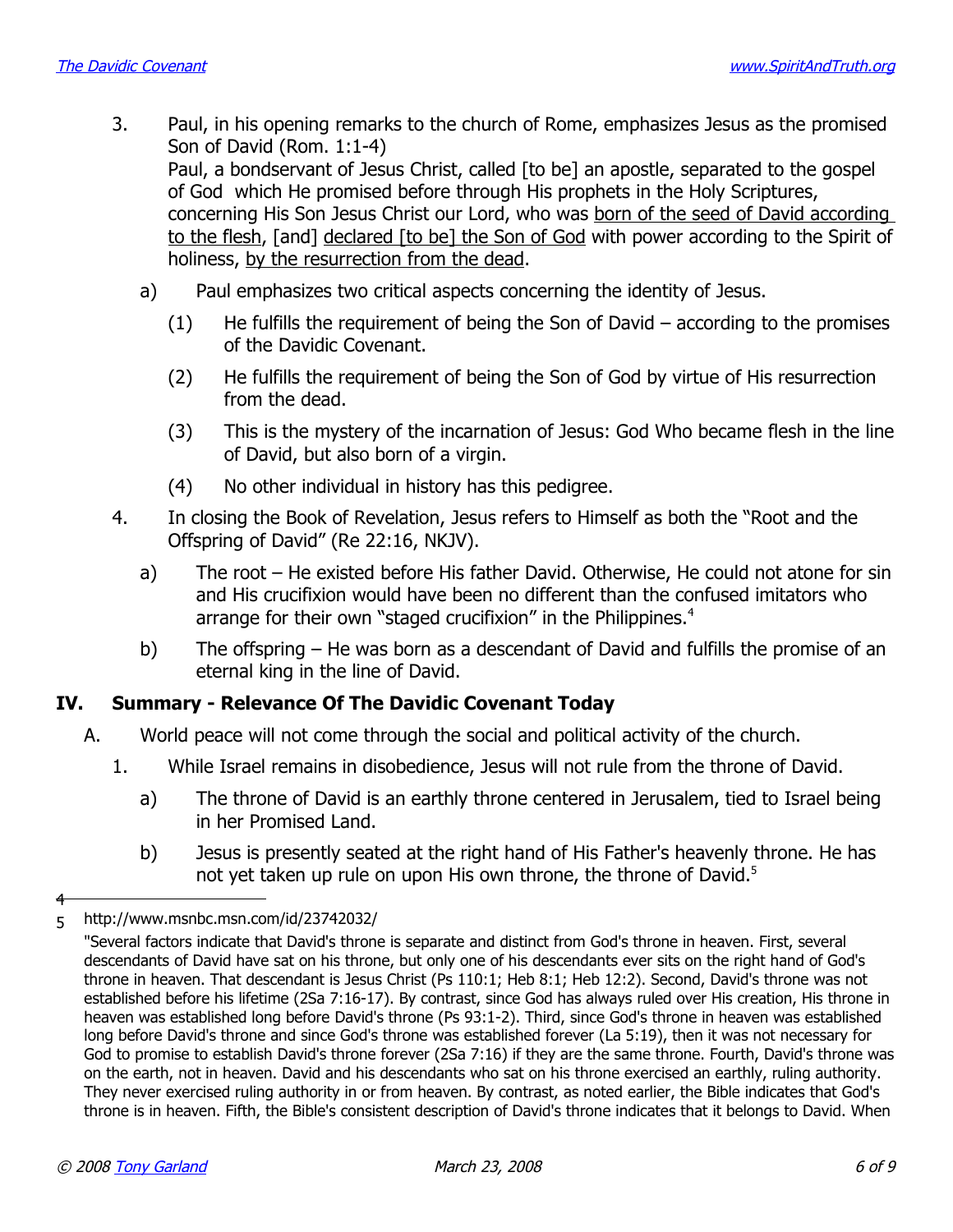- c) We anticipate a future, literal reign of Jesus Christ on the earth. $<sup>6</sup>$  $<sup>6</sup>$  $<sup>6</sup>$ </sup>
- d) Upon His return, Jesus will take up the promised Davidic throne, ushering in the Millennial Kingdom on earth (Rev. 19-20).
	- (1) His rule will be from Jerusalem (Jer. 3:17; Zec. 14:16).
	- (2) His rule will extend over Israel, restored to the Promised Land (Eze. 37:21-28; Mtt. 19:28).
	- (3) His rule will extend beyond Israel to encompass all the nations of the earth (Ps. 2:8; Ps. 72:8; Isa. 49:6; Zec. 9:10).
- 2. The activities of the church in this age do not constitute the promised Davidic kingdom on earth (Mt 26:29; Mr 14:25; Lu 22:18).
	- a) Confusion on this point leads to all manner of mischief.
	- b) The Roman Catholic belief that the church today is the fulfillment of the kingdom of God and thereby the means by which God is even now ruling with a "rod of iron" has left a legacy of abuse of religious power and political intrigue.
	- c) Much of the protestant church refuses to believe in a literal earthly reign of Jesus yet future. Believing Jesus to already be seated on His throne, the throne of David, prophetic passages concerning a different time are misinterpreted as having their fulfillment today.
		- (1) Replacement Theology the view that the church replaces national Israel as the "new Israel."
		- (2) Spiritualizing Promises an unwillingness to take God's promises as they were originally intended to circumvent the natural conclusion that the promises have not all been bestowed upon the church in this age.
		- (3) Spiritual Pride the belief that the church, and its work in this age, is all that God has in store in relation to the earth and the only aspect of ultimate importance to His work in history.
	- d) Social and Political Compromise
		- (1) If the Davidic King is already reigning and His rule is being extended through the church in this age, then social and political systems must be understood as converging on a golden age of peace and social justice.

God talked to David about his throne, God referred to it as 'thy throne' (2Sa 7:16; Ps 89:4; Ps 132:12). When God mentioned David's throne to others, He referred to it as 'his throne' (Ps 89:29; Jer 33:21), 'David's throne' (Jer 13:13), and 'the throne of David' (Jer 17:25; Jer 22:2, Jer 22:4, Jer 22:30). By contrast, the Scriptures' consistent description of the throne in heaven indicates that it belongs to God the Father." Israel My Glory (Friends of Israel Gospel Ministry) [http://www.foi.org], January/February 2001, p. 30. 6

<span id="page-6-0"></span>Concerning the yet-future reign of Jesus upon the throne of David, see Ps 110:1; Dan 7:11-14; Dan 7:21-22; Dan 7:25-27; Re 19:20; Mt 6:9; Mt 7:21-22; Mt 19:28; Mt 25:31-34; Mt 26:29; Mr 14:25; Lu 11:2; Lu 19:11; Lu 19:15; Lu 21:31; Lu 22:16-18; Lu 22:29; Lu 22:30; Lu 23:51; Ac 1:6-7; Ac 14:22; 1Co 15:24; Heb 2:8; Heb 10:12-13; 2Ti 4:1; Re 3:21; Re 12:10; Re 11:15; Re 11:17; Re 19:20.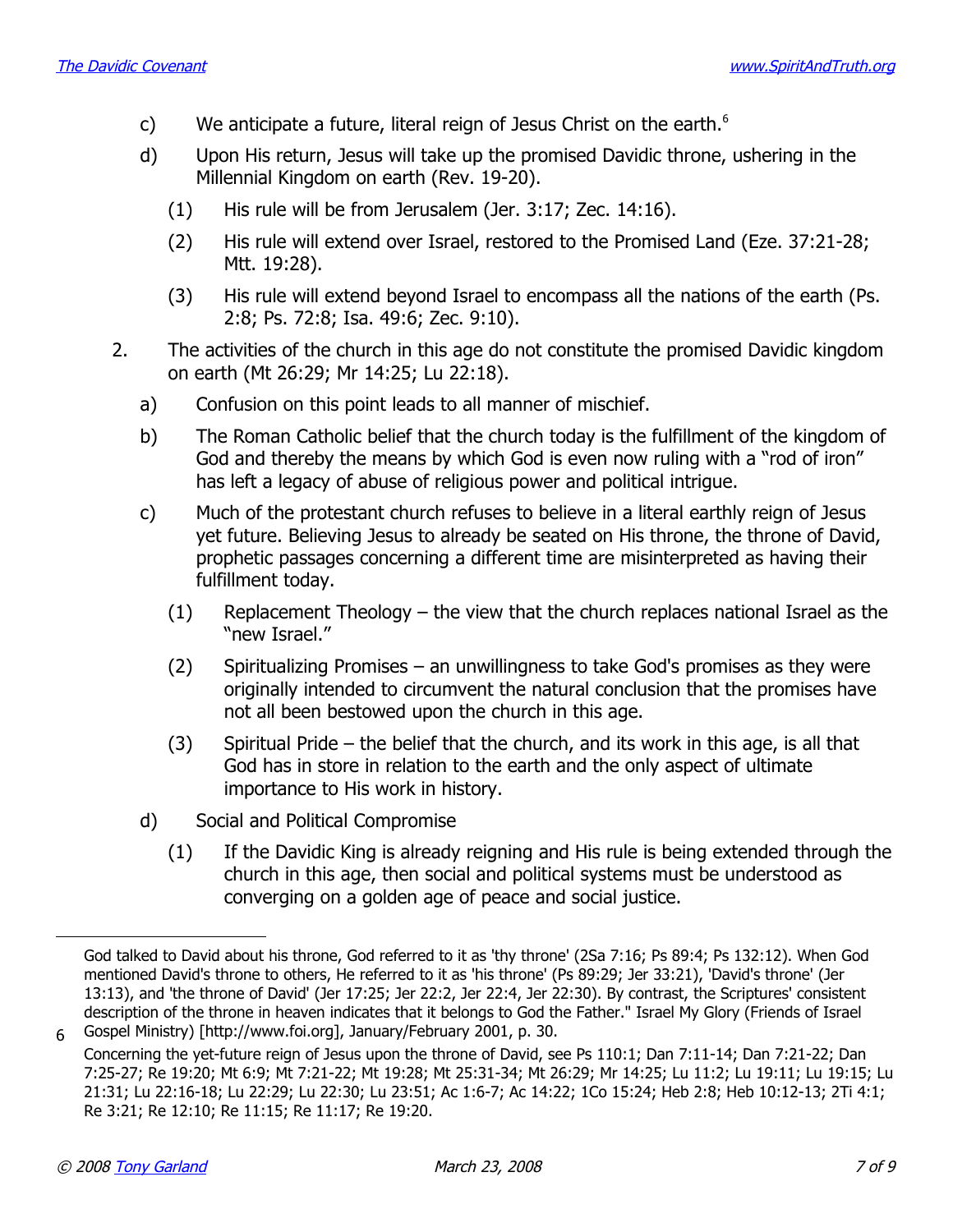- (2) This is an ill-fated attempt to bring the Kingdom of God to earth, but without the King Himself being physically present.
	- (a) This is essentially the same plan as the globalists and humanists, but a plan the Bible knows nothing of.
- (3) The job of the church is first and foremost world-evangelism. This work is jeopardized whenever we join with organizations and belief systems which share similar goals in relation to social justice, but are which are fundamentally opposed to the cause of Christ (2Cor. 6:14-15).
- B. World peace will not come through the social and political activity of secular humanism.
	- 1. Inspirational quote on the United Nations Building 'And they shall beat their swords into plowshares, and their spears into pruning hooks; nation shall not lift up sword against nation, neither shall they learn war any more' (Isa  $2:4$ ).<sup>[7](#page-7-0)</sup>
		- a) This prophecy of Isaiah, lifted out of context and devoid of reference to the Prince of Peace, is speaking of a coming time of incredible blessing on the earth when the enormous social drain and bloodshed of warfare will be supplanted by a time of enormous productivity and blessing.
		- b) But permanent peace will never come through humanism because of its disobedience to and rejection of God.
		- c) Scripture reveals that man will continue in his age-old activity of diverting resources into weapons of destruction.
			- (1) Thousands of years of human history and unspeakable horror attest that man has a fundamental flaw which no amount of education or social reform can curb.
			- (2) Yet each subsequent generation prefers to ignore biblical truth and centuries of evidence demonstrating mankind's fallen condition in favor of embracing an unbiblical naivety that people are "basically good."
			- (3) People want peace. But not at "any cost." Not at the cost of repentance and submission. Submitting to Almighty God and accepting His plan for peace on earth.
		- d) A lasting peace will only be found when the Prince of Peace personally rules on the earth.

<sup>7</sup>

<span id="page-7-0"></span><sup>&</sup>quot;[T]he U.N. Building displays these words: 'And they shall beat their swords into plowshares, and their spears into pruning hooks; nation shall not lift up sword against nation, neither shall they learn war any more' (Isa 2:4). A verse taken out of its context is only a pretext however. The first part of this verse reads, 'And he shall judge among the nations, and shall rebuke many people.' Until Christ the Messiah sits upon the throne of His glory and rebukes and judges the nations, there will be no permanent peace." Christian Research Journal (Santa Marguarita, CA: Christian Research Institute, n.d.). [http://www.equip.org], vol 24 no 2, p. 38.